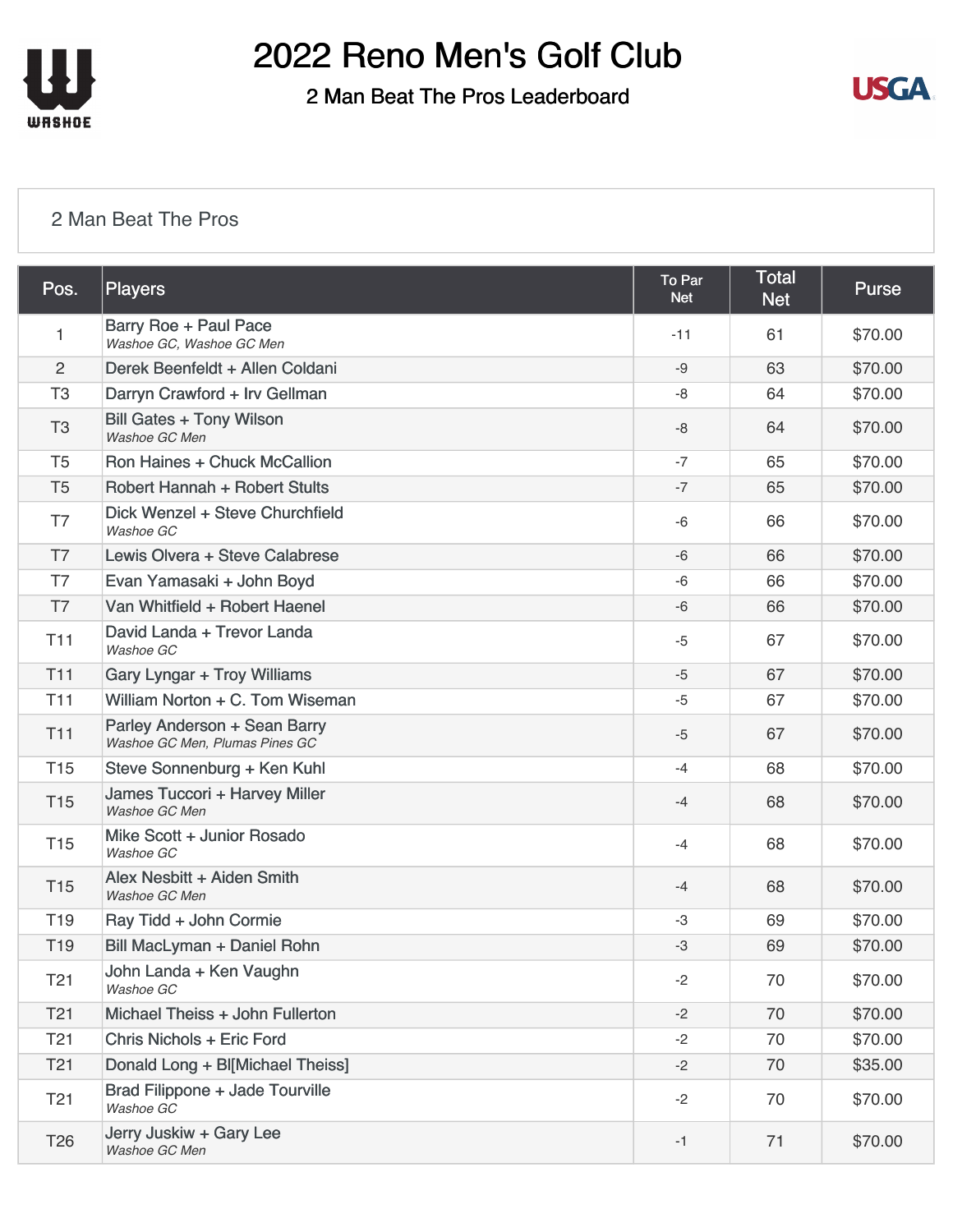

### 2 Man Beat The Pros Leaderboard



| T <sub>26</sub>                            | Berkley Eaton + Patrick Forderhase<br>Rhodes Ranch Country Club, Washoe GC | $-1$ | 71 | \$70.00 |  |  |
|--------------------------------------------|----------------------------------------------------------------------------|------|----|---------|--|--|
| T <sub>26</sub>                            | Michael Dupont + Rick Fiddler                                              | $-1$ | 71 | \$70.00 |  |  |
| T <sub>26</sub>                            | Andy Vesco + Bruce Jackson                                                 | $-1$ | 71 | \$70.00 |  |  |
| T <sub>26</sub>                            | Sean Patterson + Dalton Butler<br>Washoe GC, Washoe GC Men                 | $-1$ | 71 | \$70.00 |  |  |
| <b>T31</b>                                 | Adam Frisch + Joe Murry<br>Washoe GC                                       | E    | 72 | \$70.00 |  |  |
| <b>T31</b>                                 | Scott Wilson + James Sargent                                               | E    | 72 | \$70.00 |  |  |
| <b>T31</b>                                 | Riley Hilden + Jack Bernard<br>Washoe GC Men                               | E    | 72 | \$70.00 |  |  |
| <b>T31</b>                                 | Bruce Goodman + John Burkett<br>Washoe GC Men                              | E    | 72 | \$70.00 |  |  |
| <b>T31</b>                                 | Jose Vizcarrondo + Ray Carter                                              | F    | 72 | \$70.00 |  |  |
| 36                                         | Gary Burroughs + Peter Barbieri<br>Washoe GC Men                           | $+1$ | 73 | \$70.00 |  |  |
| The following players did not make the cut |                                                                            |      |    |         |  |  |
| <b>CUT</b>                                 | Greg Wenzel + Darin Menante<br><b>PGA Golf Club</b>                        | $+2$ | 74 | \$0.00  |  |  |
| <b>CUT</b>                                 | Bill McKnight + Bob Peyton                                                 | $+2$ | 74 | \$0.00  |  |  |
| <b>CUT</b>                                 | Douglas See + Greg Garman<br>Washoe GC Men                                 | $+3$ | 75 | \$0.00  |  |  |
| <b>CUT</b>                                 | Anthony Martin + Josh Bridendolph<br>Washoe GC Men                         | $+5$ | 77 | \$0.00  |  |  |
| Total Purse Allocated: \$2,485.00          |                                                                            |      |    |         |  |  |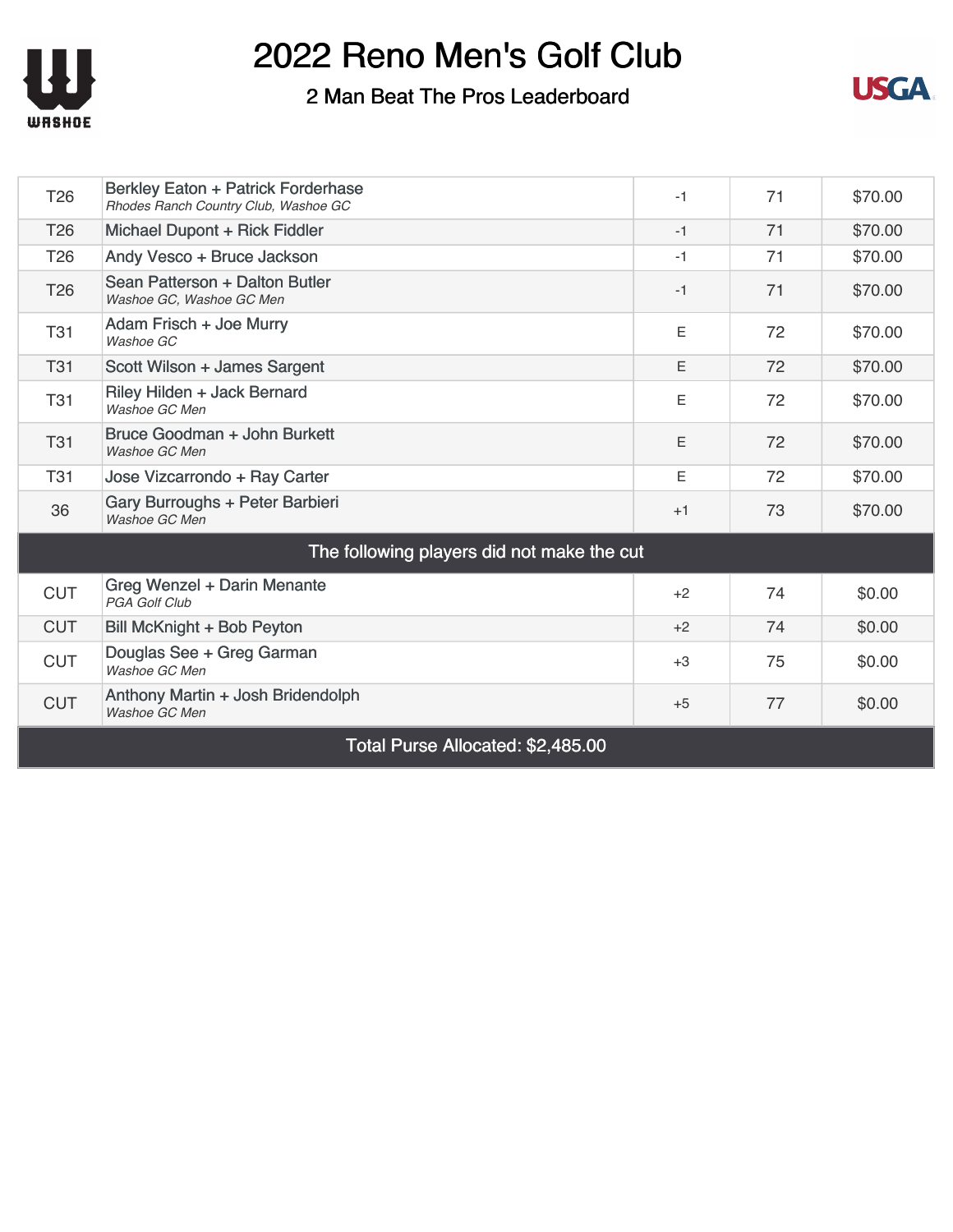

2 Man Beat The Pros Leaderboard



#### [Individual Net Skins](https://static.golfgenius.com/v2tournaments/8161025399564819730?called_from=&round_index=4)

| Player                                | <b>Skins</b> | <b>Purse</b> | <b>Details</b>    |
|---------------------------------------|--------------|--------------|-------------------|
| <b>Paul Pace</b><br>Washoe GC Men     |              | \$70.00      | Eagle on 14       |
| <b>Derek Beenfeldt</b>                |              | \$70.00      | Eagle on 4        |
| <b>Allen Coldani</b>                  |              | \$70.00      | Eagle on 5        |
| <b>Harvey Miller</b><br>Washoe GC Men |              | \$70.00      | Eagle on 1        |
| <b>Tony Wilson</b><br>Washoe GC Men   |              | \$70.00      | Double Eagle on 7 |

Total Purse Allocated: \$350.00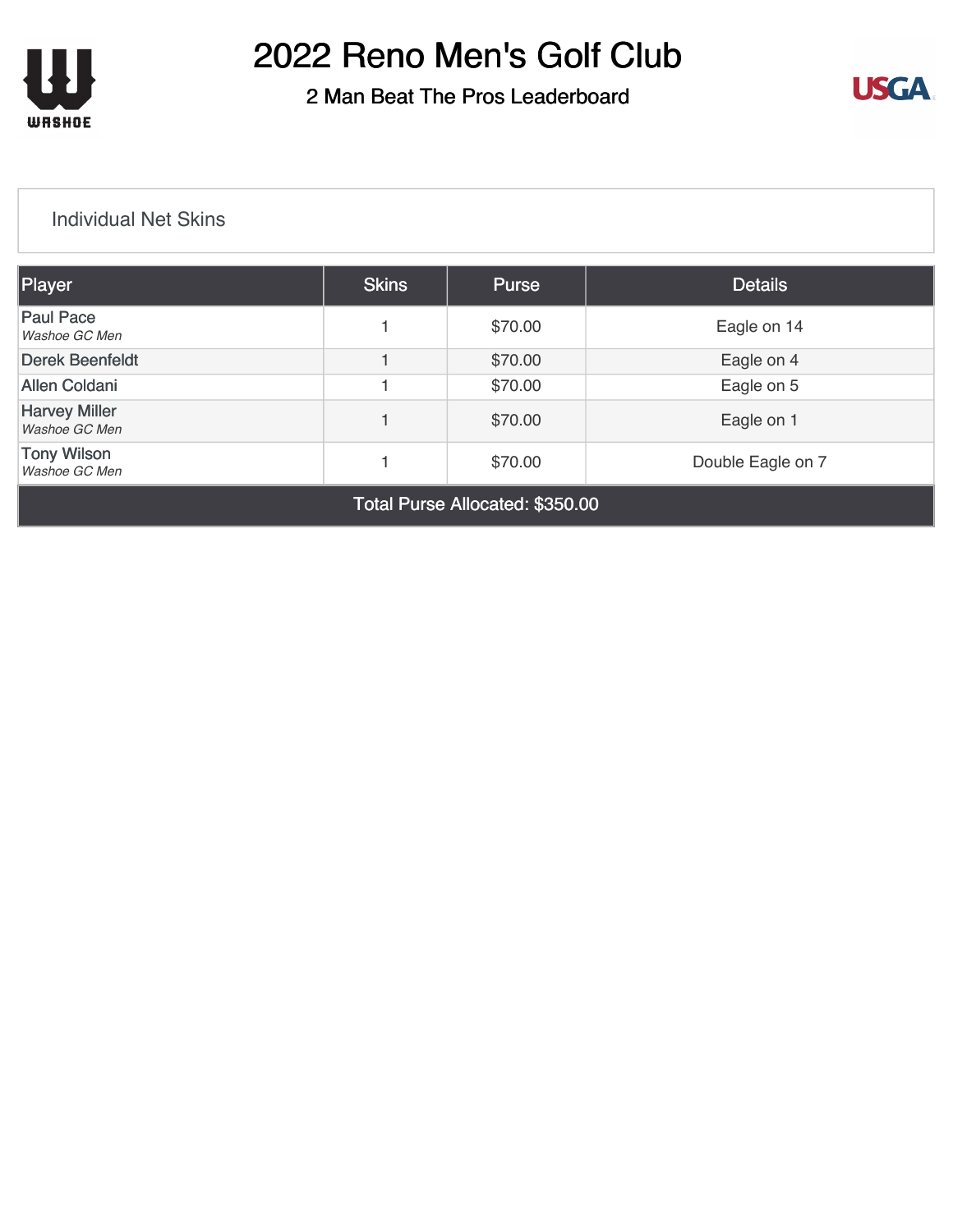

### 2 Man Beat The Pros Leaderboard



#### [Individual Gross Skins](https://static.golfgenius.com/v2tournaments/8161025516132916508?called_from=&round_index=4)

| Player                                                   | <b>Skins</b> | <b>Purse</b> | <b>Details</b> |
|----------------------------------------------------------|--------------|--------------|----------------|
| David Landa<br>Washoe GC                                 |              | \$70.00      | Eagle on 18    |
| <b>Chris Nichols</b>                                     |              | \$70.00      | Birdie on 5    |
| <b>Tony Wilson</b><br>Washoe GC Men                      |              | \$70.00      | Eagle on 7     |
| <b>Junior Rosado</b>                                     |              | \$70.00      | Birdie on 6    |
| <b>Berkley Eaton</b><br><b>Rhodes Ranch Country Club</b> |              | \$70.00      | Birdie on 15   |

Total Purse Allocated: \$350.00